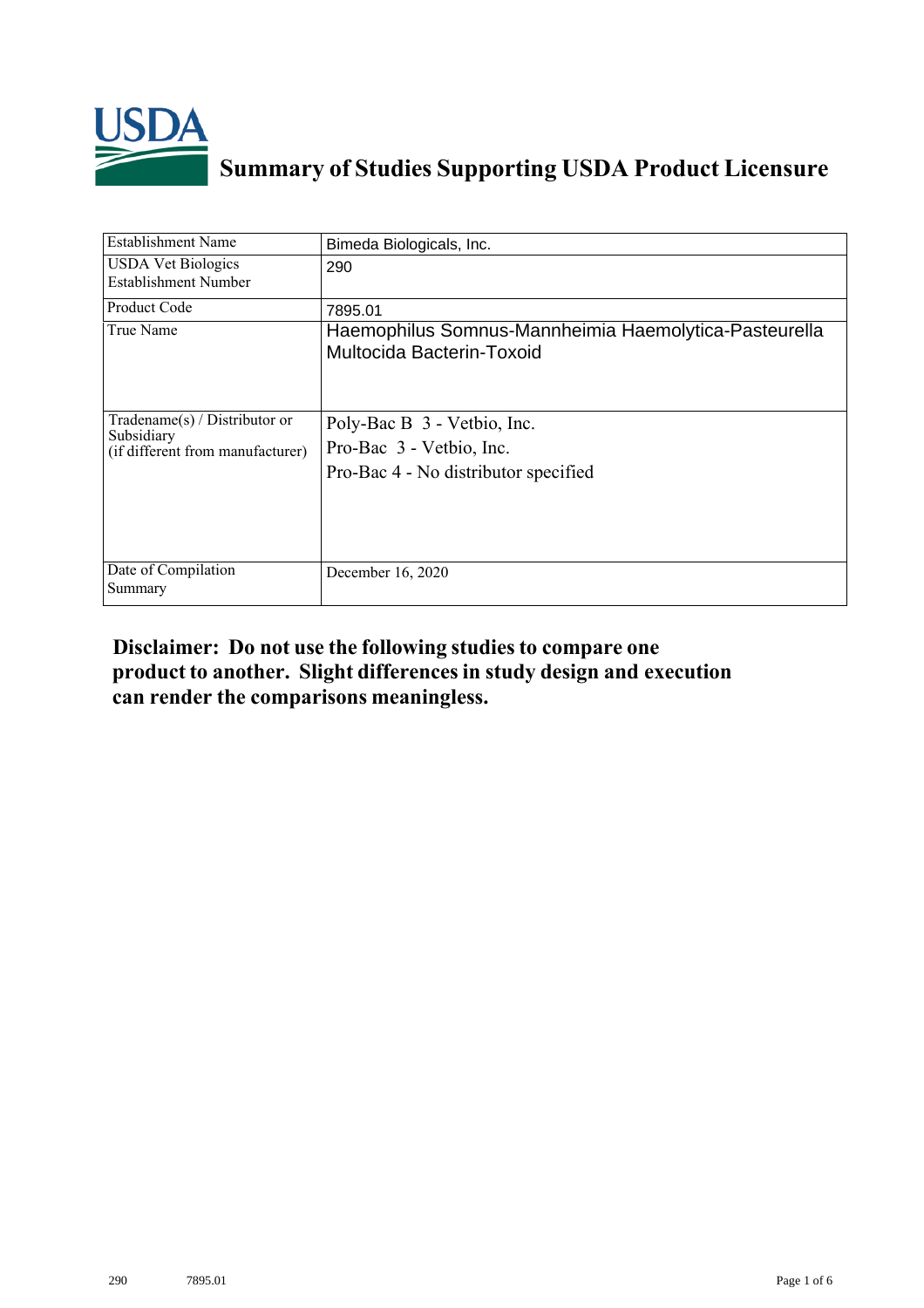| <b>Study Type</b>              | Efficacy                                                                                                                                                                                                                                                                                                                    |
|--------------------------------|-----------------------------------------------------------------------------------------------------------------------------------------------------------------------------------------------------------------------------------------------------------------------------------------------------------------------------|
| <b>Pertaining to</b>           | Haemophilus Somnus                                                                                                                                                                                                                                                                                                          |
| <b>Study Purpose</b>           | Demonstrate efficacy against Haemophilus Somnus                                                                                                                                                                                                                                                                             |
| <b>Product Administration</b>  |                                                                                                                                                                                                                                                                                                                             |
| <b>Study Animals</b>           |                                                                                                                                                                                                                                                                                                                             |
| <b>Challenge Description</b>   |                                                                                                                                                                                                                                                                                                                             |
| <b>Interval observed after</b> |                                                                                                                                                                                                                                                                                                                             |
| challenge                      |                                                                                                                                                                                                                                                                                                                             |
| <b>Results</b>                 | Study data were evaluated by USDA-APHIS prior to product<br>licensure and met regulatory standards for acceptance at the time<br>of submission. No data are published because this study was<br>submitted to USDA-APHIS prior to January 1, 2007, and APHIS<br>only requires publication of data submitted after that date. |
| <b>USDA Approval Date</b>      | October 4, 1990                                                                                                                                                                                                                                                                                                             |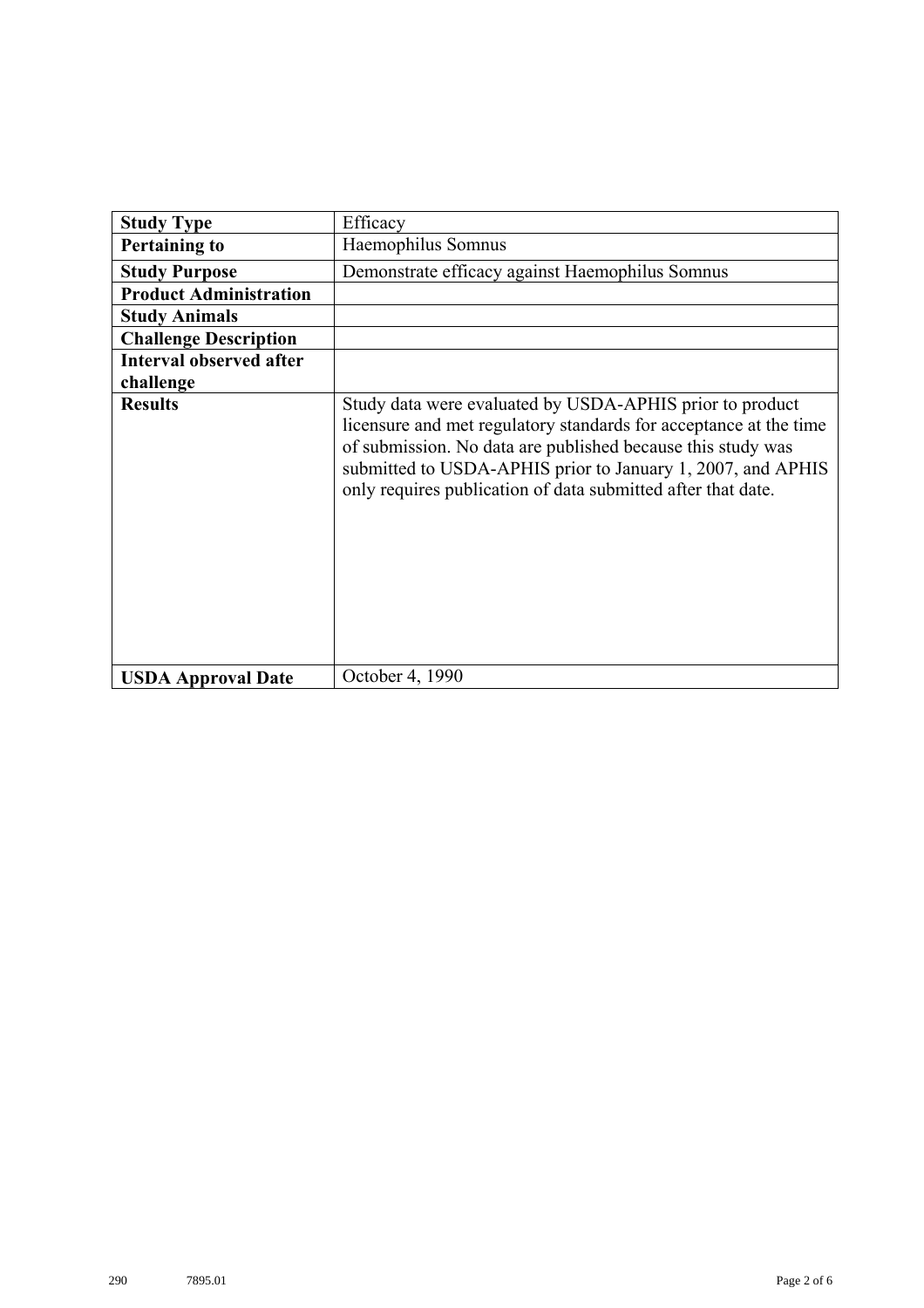| <b>Study Type</b>              | Efficacy                                                                                                                                                                                                                                                                                                                    |
|--------------------------------|-----------------------------------------------------------------------------------------------------------------------------------------------------------------------------------------------------------------------------------------------------------------------------------------------------------------------------|
| <b>Pertaining to</b>           | Mannheimia Haemolytica A6                                                                                                                                                                                                                                                                                                   |
| <b>Study Purpose</b>           | Efficacy against Mannheimia Haemolytica A6                                                                                                                                                                                                                                                                                  |
| <b>Product Administration</b>  |                                                                                                                                                                                                                                                                                                                             |
| <b>Study Animals</b>           |                                                                                                                                                                                                                                                                                                                             |
| <b>Challenge Description</b>   |                                                                                                                                                                                                                                                                                                                             |
| <b>Interval observed after</b> |                                                                                                                                                                                                                                                                                                                             |
| challenge                      |                                                                                                                                                                                                                                                                                                                             |
| <b>Results</b>                 | Study data were evaluated by USDA-APHIS prior to product<br>licensure and met regulatory standards for acceptance at the time<br>of submission. No data are published because this study was<br>submitted to USDA-APHIS prior to January 1, 2007, and APHIS<br>only requires publication of data submitted after that date. |
| <b>USDA Approval Date</b>      | July 19, 1999                                                                                                                                                                                                                                                                                                               |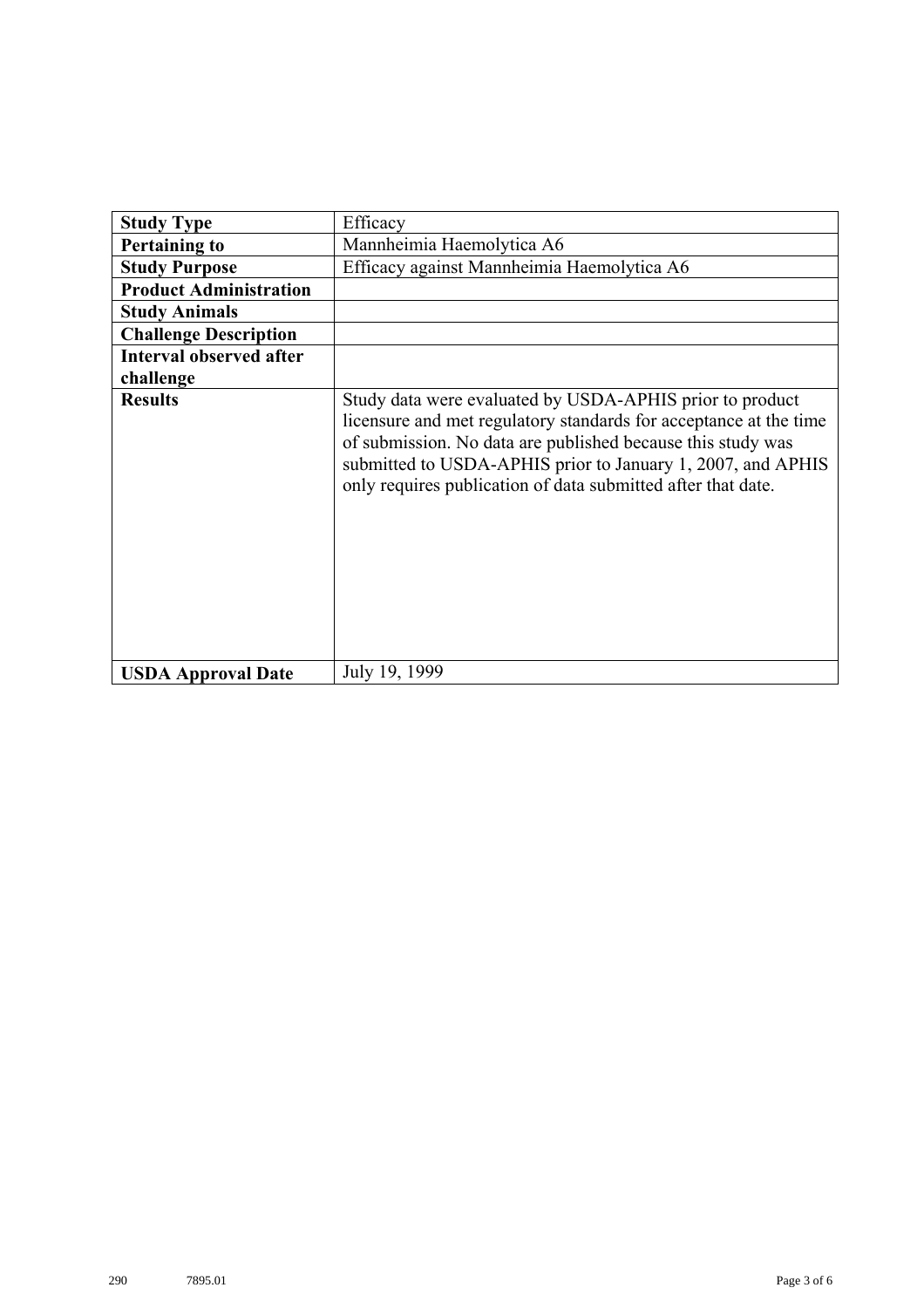| <b>Study Type</b>              | Efficacy                                                                                                                                                                                                                                                                                                                    |
|--------------------------------|-----------------------------------------------------------------------------------------------------------------------------------------------------------------------------------------------------------------------------------------------------------------------------------------------------------------------------|
| <b>Pertaining to</b>           | Mannheimia Haemolytica                                                                                                                                                                                                                                                                                                      |
| <b>Study Purpose</b>           | Efficacy against respiratory disease due to Mannheimia                                                                                                                                                                                                                                                                      |
|                                | Haemolytica A1                                                                                                                                                                                                                                                                                                              |
| <b>Product Administration</b>  |                                                                                                                                                                                                                                                                                                                             |
| <b>Study Animals</b>           |                                                                                                                                                                                                                                                                                                                             |
| <b>Challenge Description</b>   |                                                                                                                                                                                                                                                                                                                             |
| <b>Interval observed after</b> |                                                                                                                                                                                                                                                                                                                             |
| challenge                      |                                                                                                                                                                                                                                                                                                                             |
| <b>Results</b>                 | Study data were evaluated by USDA-APHIS prior to product<br>licensure and met regulatory standards for acceptance at the time<br>of submission. No data are published because this study was<br>submitted to USDA-APHIS prior to January 1, 2007, and APHIS<br>only requires publication of data submitted after that date. |
| <b>USDA Approval Date</b>      | August 20, 1982                                                                                                                                                                                                                                                                                                             |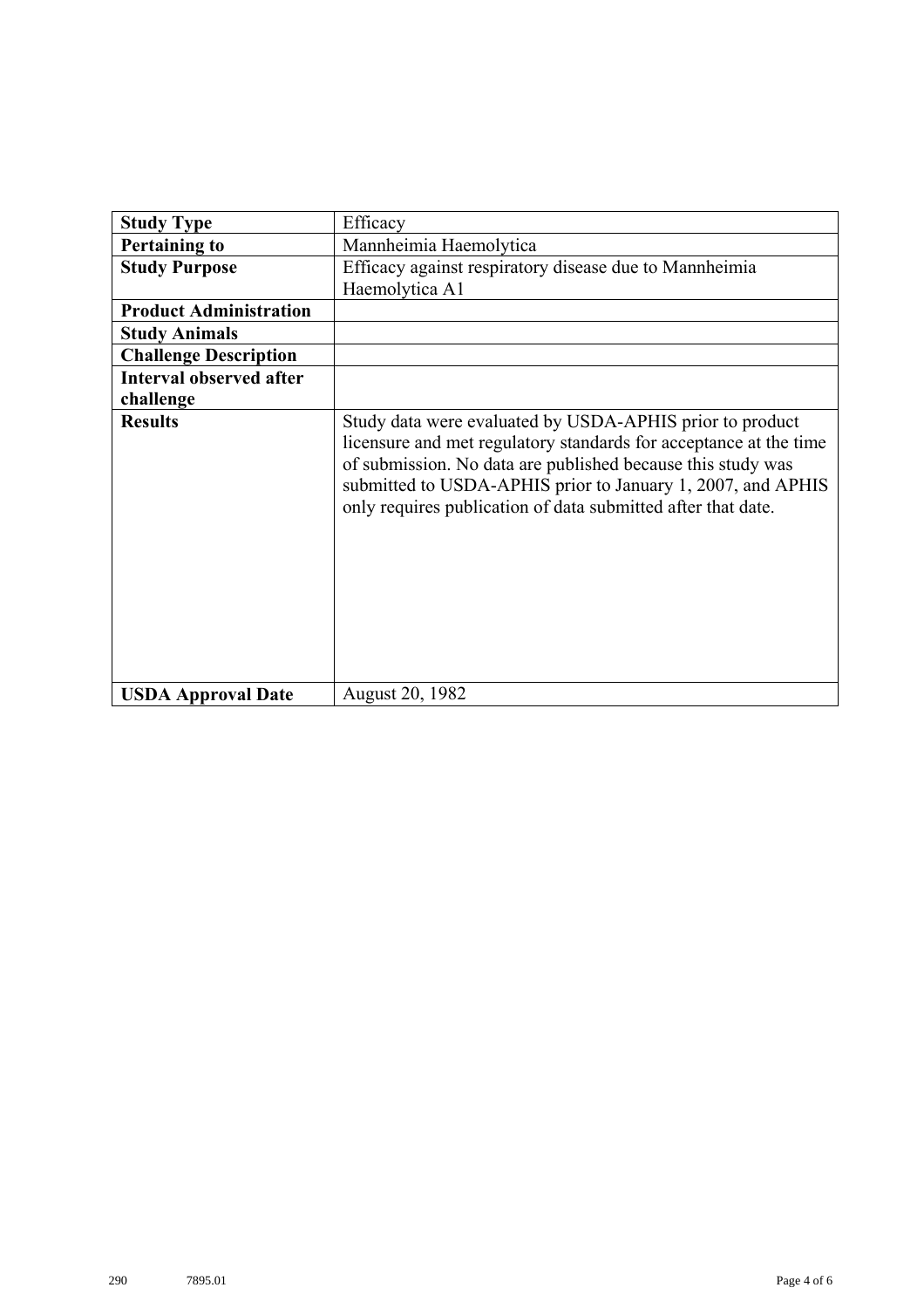| <b>Study Type</b>              | Efficacy                                                                                                                                                                                                                                                                                                                    |
|--------------------------------|-----------------------------------------------------------------------------------------------------------------------------------------------------------------------------------------------------------------------------------------------------------------------------------------------------------------------------|
| <b>Pertaining to</b>           | Pasteurella Multocida                                                                                                                                                                                                                                                                                                       |
| <b>Study Purpose</b>           | Demonstrate efficacy against Pasteurella Multocida                                                                                                                                                                                                                                                                          |
| <b>Product Administration</b>  |                                                                                                                                                                                                                                                                                                                             |
| <b>Study Animals</b>           |                                                                                                                                                                                                                                                                                                                             |
| <b>Challenge Description</b>   |                                                                                                                                                                                                                                                                                                                             |
| <b>Interval observed after</b> |                                                                                                                                                                                                                                                                                                                             |
| challenge                      |                                                                                                                                                                                                                                                                                                                             |
| <b>Results</b>                 | Study data were evaluated by USDA-APHIS prior to product<br>licensure and met regulatory standards for acceptance at the time<br>of submission. No data are published because this study was<br>submitted to USDA-APHIS prior to January 1, 2007, and APHIS<br>only requires publication of data submitted after that date. |
| <b>USDA Approval Date</b>      | <b>August 20, 1982</b>                                                                                                                                                                                                                                                                                                      |